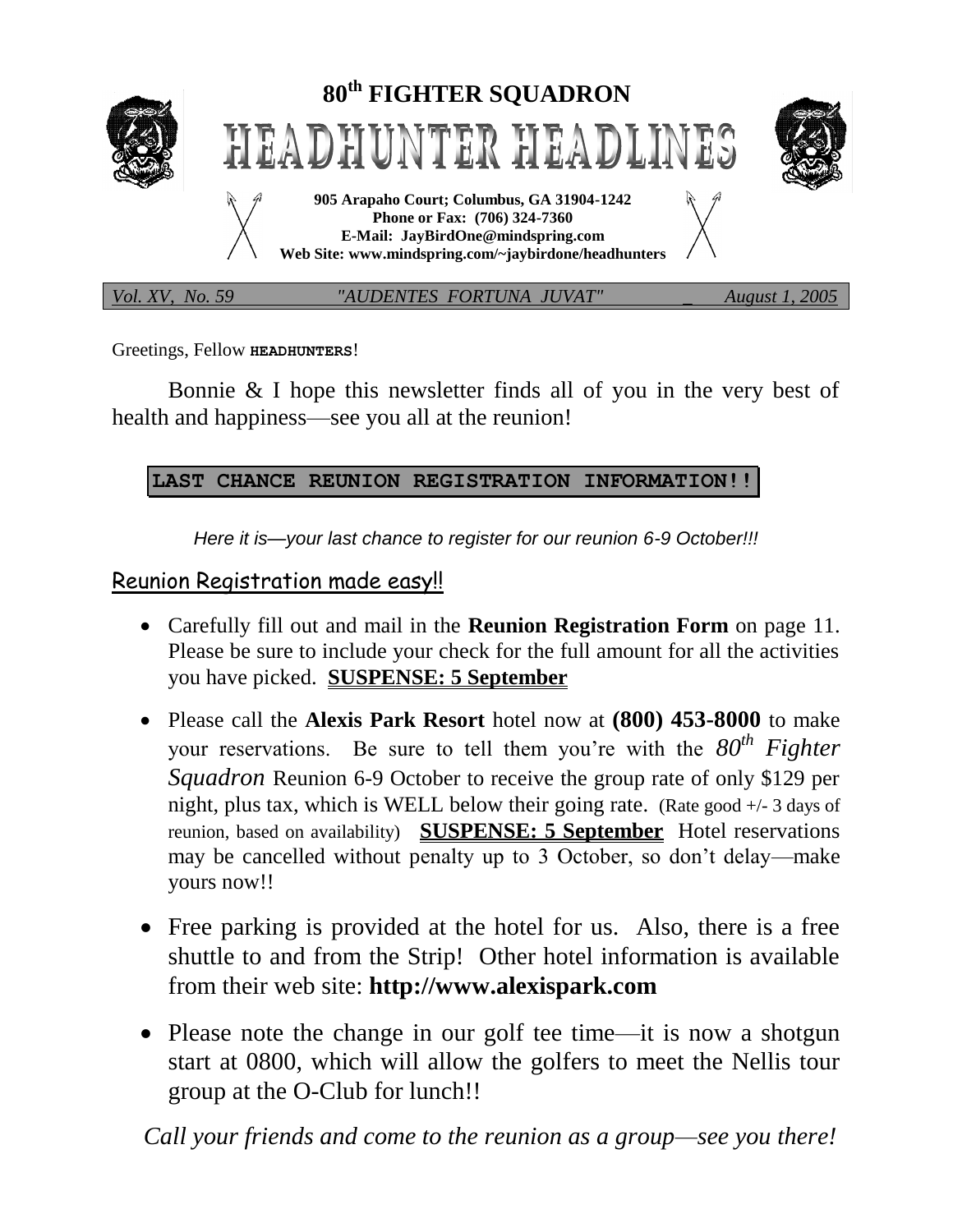# **DID YOU KNOW?**

id you know that, except for the first 16 days (10-26 January 1942) after our Squadron was born at Mitchell Field, NY, we have always been located in the Pacific Theater. *D*

id you know that our first two Aces were "Porky" Cragg and Johnny Jones. Both had their  $5<sup>th</sup>$  aerial victory on the same day – 23 July 1943. *D*

id you know that our last Ace is Jeff Feinstein from the Vietnam War. He got his  $5<sup>th</sup>$  victory on 13 October 1972. *D*

# **HEADHUNTER Songs CD's ARE HERE!!**



ur Headhunter Songs CD will be released in the next week or two, and it's selling great! Unfortunately we can't do color in these newsletters, so this is a B&W version of the beautiful cover. Same-day shipments of orders are now being accepted for this unique Squadron treasure. This CD isn't just some guys singing just some songs—it is a professional CD of some of our own Juvat Boys Choir (JBC) alumni singing 13 fighter pilot songs written totally by our own  $80<sup>th</sup>$  Squadron members. I'm quite sure there isn't anything else like it in the world! The cost for the CD, under Dick Jonas' professional Erosonic Label, is only \$**15 plus \$2 postage.** Order now, and be the first on your block to *O*

own one of these gems! Or better yet, get a few extra for Holiday gifts—it's almost that time of year again! Please send your order & check to **Headhunters; 905 Arapaho Ct; Columbus, GA 31904-1242**. E-mail orders can also be sent to JayBirdOne@mindspring.com



ur **Squadron History DVD** is being made as this newsletter goes to press! It will be approximately 2 hours of photos, video clips, text history, and music on a professionally created DVD. All of our Squadron's eras will be represented: WWII (1942-45), BTW (1945-50), Korea (1950-53), BTW (1953-63), Vietnam (1963-73), and the Juvats (1971-Present). Our reunions are also well represented with photos and video clips! This must-have keepsake is only \$**15 plus \$2 postage.** Order now, and get a few extra for Holiday gifts! Please send your order & check to **Headhunters; 905 Arapaho Ct; Columbus, GA 31904-1242**. E-mail orders can also be sent to JayBirdOne@mindspring.com *O*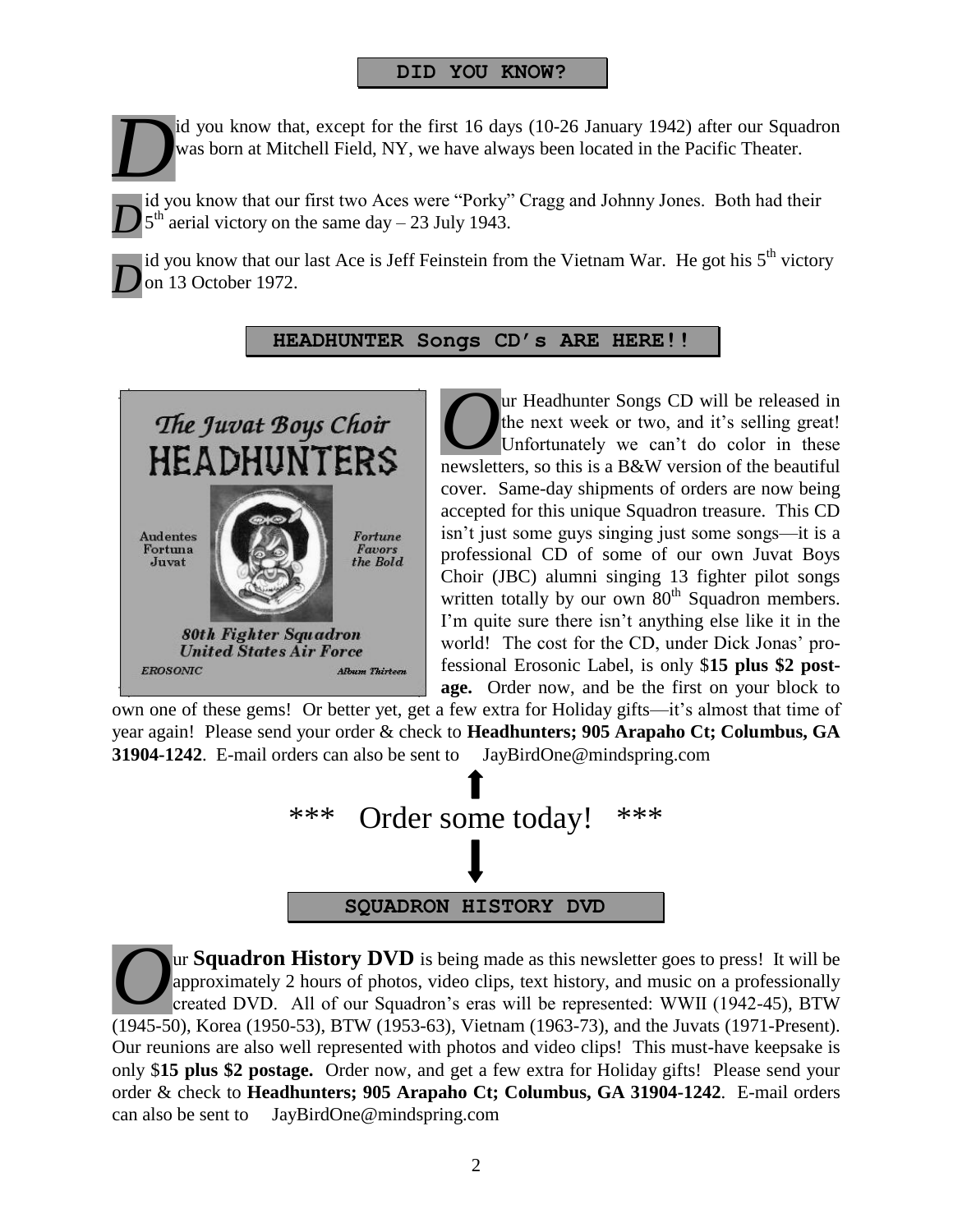## **LATEST INTELLIGENCE FROM AROUND THE WORLD!**



ur highly reliable sources in strategically placed key positions around the globe have informed us that the following two Headhunters have received new assignments dated 2 June:

BRIGADIER GENERAL (SELECT) DAVID L. COMMONS

FROM: MOBILIZATION ASSISTANT TO THE COMMANDER, AIR FORCE COMMAND, CONTROL, INTELLIGENCE, SURVEILLANCE AND RECONNAISSANCE CENTER (AFC2ISRC), LANGLEY AIR FORCE BASE, VIRGINIA

TO: MOBILIZATION ASSISTANT TO THE DIRECTOR OF AEROSPACE OPERATIONS, HEADQUARTERS AIR COMBAT COMMAND, LANGLEY AIR FORCE BASE, VIRGINIA

COLONEL LANCE D. UNDHJEM

FROM: ASSISTANT DIRECTOR OF OPERATIONS, 10th AIR FORCE, AIR FORCE RESERVE COMMAND, NAVAL AIR STATION JOINT RESERVE BASE, FORT WORTH, TEXAS

TO: MOBILIZATION ASSISTANT TO THE COMMANDER, AIR FORCE COMMAND, CONTROL, INTELLIGENCE, SURVEILLANCE AND RECONNAISSANCE CENTER (AFC2ISRC), LANGLEY AIR FORCE BASE, VIRGINIA Congratulations to you both!

ur deep undercover moles in clandestine positions in highly sensitive areas have also report-Our deep undercover moles in clandestine positions in highly sensitive areas have also reported to us that the new Wing Commander at RAF Lakenheath, effective 24 June, is Brig Gen Robert P. Steel. He was the Headhunter/Juvat Ops Officer in 1994! We all wish Gen Steel and his wife, Dee, the best of luck in their new position!

**WELCOME TO OUR NEW MEMBERS!**

t gives us great pleasure to welcome these **11 new members** to our ranks for the **first time**  (in the order of "signing up" since 1 May). **Equally rewarding** are the **many** members who have **rejoined** after 1, 2, 3, 4, 5, 6, 7, 8, 9, 10 or even 11 years absence! **Welcome to all!** At t gives us great pleasure to welcome these 11 new members to our ranks for (in the order of "signing up" since 1 May). **Equally rewarding** are the **many** have **rejoined** after 1, 2, 3, 4, 5, 6, 7, 8, 9, 10 or even 11 years

#### **Here is the roll call of our new members—with their time in the 80th:**



Col John M. Deloney  $(79 - 80)$  1/Lt Aaron Saul  $(04 - 05)$  $1/Lt$  David A. Paulus  $(04 - 05)$  1/Lt Glen I. Goossen  $(04 - 05)$ Col Hobdy J. Edmondson (Vietnam)

Robert A. Walsh (Korea) Col Homer F. Harrington (WWII) Capt Bryan T. Griffith  $(03 - 04)$  Lt Col Stephen A. Langford (Juvats) Capt Beau D. Miller (Present) Maj Brett M. Robison (97-98; 04-05)

*F* riends of yours? You bet!! Look 'em up in your new Master Roster Change and/or Master E-mail & Fax List Change (enclosed), give 'em a call, write 'em a and/or Master E-mail & Fax List Change (enclosed), give 'em a call, write 'em a

letter, or beam an e-mail message over to them. Or better yet, ask them to meet you at the **next reunion in Las Vegas**  $6 - 9$  **October!** Great to have you all in formation—and what a super one it is!! Do you have **Headhunter** friends that aren't members? If so, please let me have their addresses, and I'll send a "Please Join Us" letter to them**. How about all of our active duty JUVATS in the 80th today? Cleared to join up, Y**'**all!** See your *SNACKO* for **Member Information Forms** and **mailing envelopes, or contact me directly**—**Thank you!**

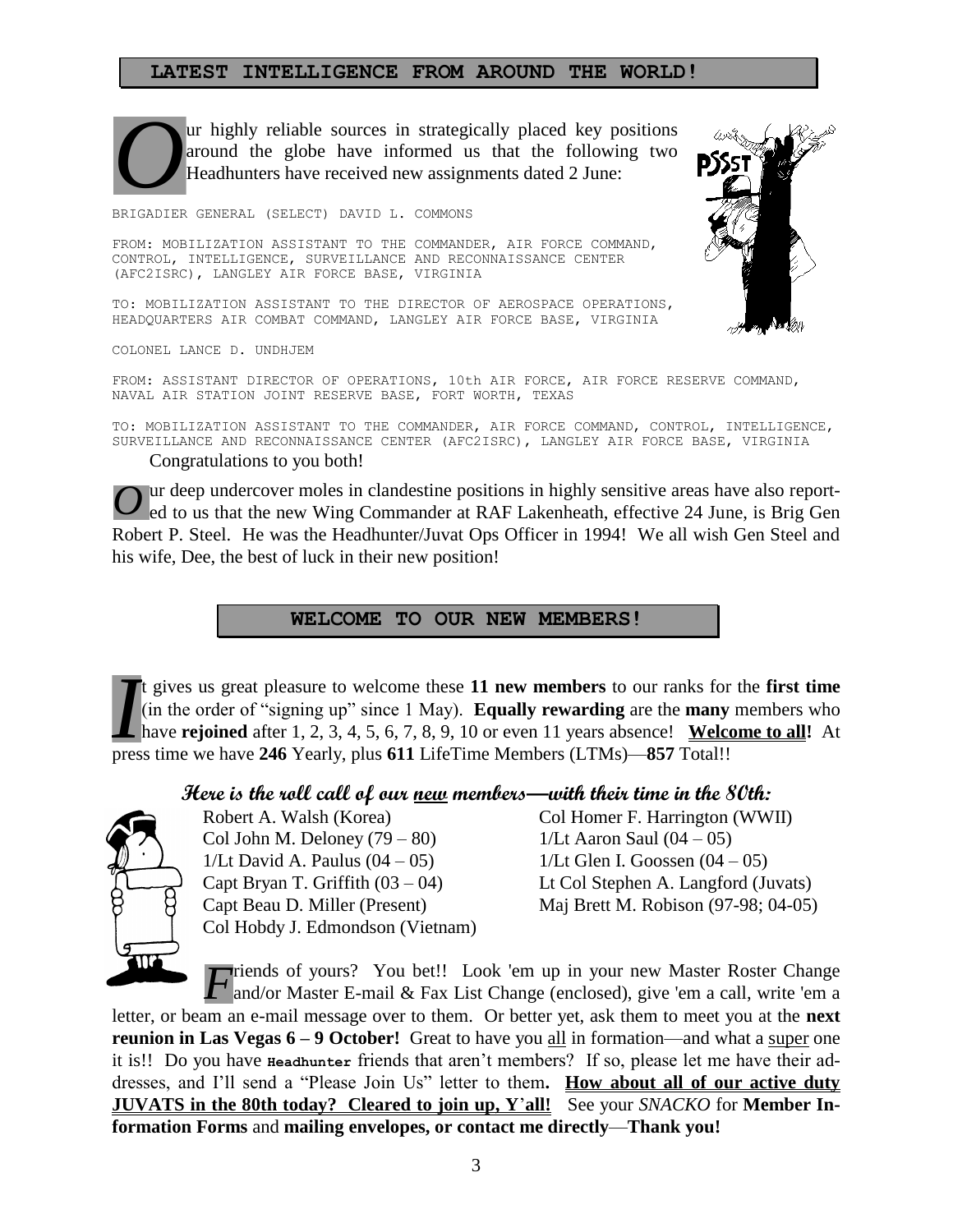#### **THE MAIL BAG**

**-mail received 3 April**: "Dear Sir, I visited the WWII memorial recently and had the honor to view my fathers name and service history on the kiosk. While he talked little about his WWII during most of his life, as he got older, he shared some stories. He was an armament Sergeant and served from 1939-1945. He was with the Headhunters most of the time. I remember spending some time as a boy with a fellow Headhunter service member, I believe my Dad called him Gunner at a *E*



lodge where he had several fishing ponds. I caught my first fish at those ponds. Memorable was a story he told about Japanese soldiers landing and being turned back by 50 caliber cross fire. I never understood the background until reading your article. My guess is that it was the Japanese Marine landing. He once told a story about a American Plane having run out of ammunition, flying over an American antiaircraft battery to shake the Zeros in close pursuit, only to get shot down himself. He stated that the pilot survived with many unpleasantness for the antiaircraft crew. I'm uncertain whether this was folk lore or the truth. He had a picture in his wallet of an empty dock. His brother asked why he had that picture. He told my uncle it was to remember a fellow soldier killed during strafing while they were unloading supplies. He had much respect for his commanding officers. My dad had great respect for the aborigines, and upon his passing, I found several books on the war focused on participation of the aborigines. My father had malaria during his service which he continued to suffer bouts well into the early 60's. My father changed his last name to Bell in 1959. He participated in several early reunions. He was a quiet man and as I write this E-Mail, I look at his picture. I, and my family, miss him dearly. Thank you for the web site. We owe much to the WWII generation. Tony (Anthony Bienias) Bell Jr."

**-mail received 11 April**: "Dear Sir, Please excuse this unsolicited email. I have just come across your email address while reading some of your webpages that I found on the net. I am chronicling all known ejections and am trying to make personal contact with people or the relatives of people who have ejected, or even witnessed ejections by enemy pilots to learn more about their ejections and to obtain permission to include it in my files and where possible obtain a photo of the ejectee. Would it be possible to include in your next newsletter a request for such people to contact me or even email your members. I have had the great privilege of the Red River Valley Association and the NAM-POWs doing this and have received many helpful responses. If you can pass my request on to any other organizations I would be most grateful as I do not want to leave any avenue of research untried. The earliest ejectees I have in my files are WW2 Luftwaffe pilots and crew who ejected from He-219's and He-162 aircraft. I hope I have not offended you with this request and I remain, With respect, Mike Bennett; Project: Get Out and Walk. E-mail: MBenShar@aol.com " *E*

**-mail received 29 April**: "Hi JayBird, I just wanted members of the Headhunters Group to know that my father, Leland B. Blair, passed away on the 15th of April, 2005. Dad was really quite a character and an honest and sincere individual. We loved to gather 'round and listen to dad's stories of the 80th Fighter Squadron when he was stationed in New Guinea during World War Two. My brother, Kenneth Ladd Blair, is named after his best friend, who was shot down by a Japanese pilot. I believe that my father had flown with "Cock" Robbins, a man *E*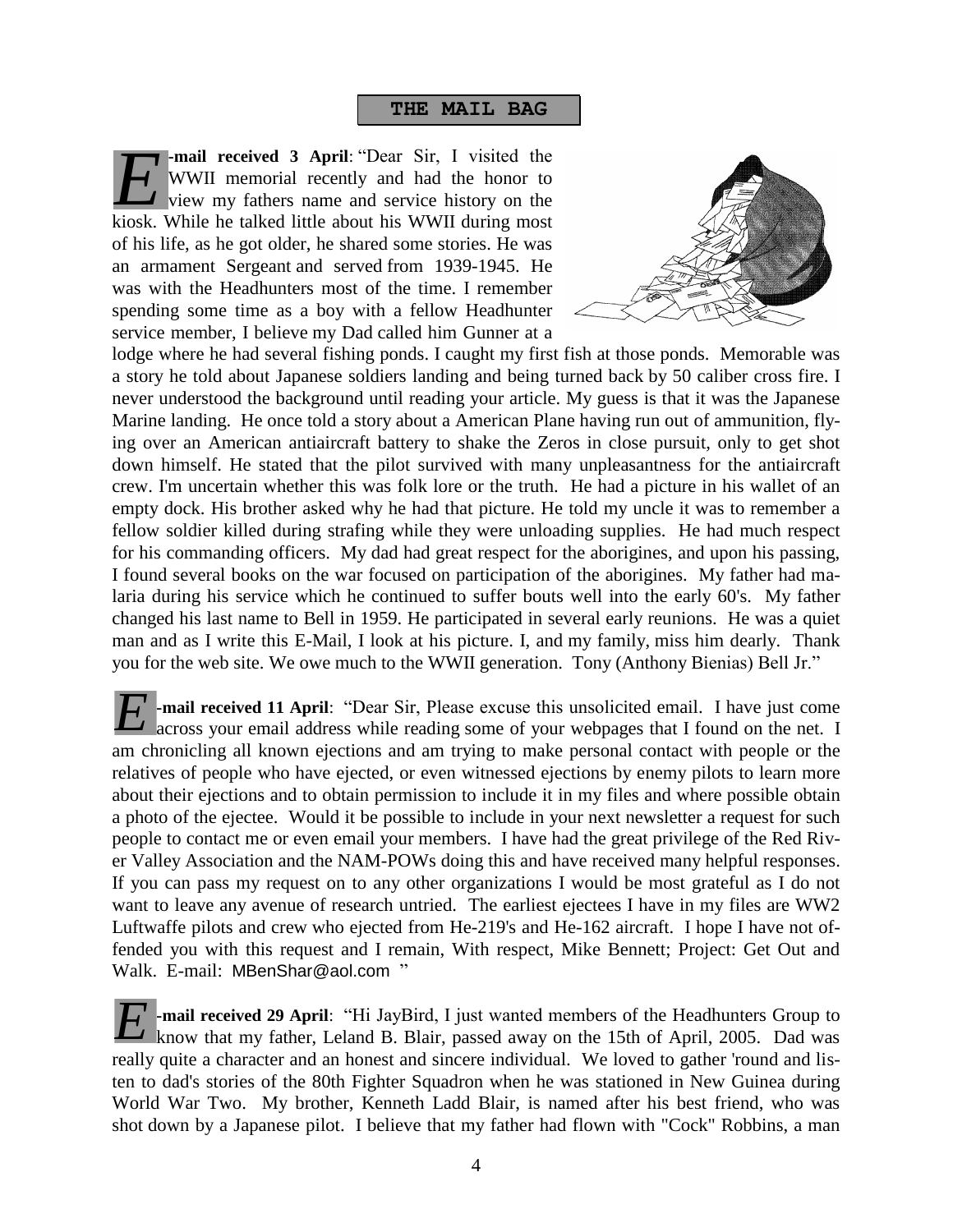named Logsledth(?) and many others. I think I recall him saying he also knew a fighter ace by the name of Bong(?). I am not sure if they flew missions together, though. Another one of his best friends was "Herc" Adams. I believe he said that Herc had died also, though I don't believe that he died in the war. Anyway, myself and his whole family are really going to miss him. He was a rock! I just want to say, for myself and my family, that all of these extremely brave men were really a special breed. Having grown up thru the depression, most not having a pot to piss in, putting everything on the line for each other and country, and expecting nothing in return. I loved and cherished my father, looked up to him for guidance, which he provided unselfishly when needed. He grew up in a time when America was one united pissed off country that saved the world! Thank you all so very much for all that you have done! You can find my dad's obituary at [www.mountainviewtacoma.com.](http://www.mountainviewtacoma.com/) He was buried at the Mountain View Cemetery in Tacoma (Lakewood), Washington on April 23rd, 2005, with full military honors, on a beautiful day under a cherry tree. He is survived by Mary Jo, wife of close to 61 years, the love of his life, three sons and two daughters, and of course a multitude of grandchildren, and great grandchildren. We all miss him so much! Thanks for your time, Leland Bretz Blair II

P.S. While going thru his old pictures, my brother's and sisters had found a multitude of awesome pics of the 80th, real headhunters, who apparently guarded the perimeters of the airfields, etc. If you would ever have a need for any of the pics, I suppose when I get down to the Tacoma area again, I could try to have some copies made and send them out to you all. Just a thought. Thanks, and God Bless. Lee"

*F* -mail received 29 April: "Jaybird, I wish I could say this was a good update. Just wanted to let folks know that SMSgt Mark Zacharias, who was Lead Pro-Super here in the 79th let folks know that SMSgt Mark Zacharias, who was Lead Pro-Super here in the 79th AMU and a former Pro-Super in the "Juvats"(1999-2000), was killed in a Motorcycle accident last week here in South Carolina. Coincidentally that is where I met him the first time as a Punk. He was a great Crew Chief, Outstanding NCO, and one of, if not the best, mx troops I have ever met and worked with. His passing is a loss to not only his family but the 79th FS, the 80th FS and the Air Force. I thought I should pass this info on. v/r, Capt Scott "Buster" Clyman; A-FLT CC; 79th Fighter Squadron; Shaw AFB, SC"

**-mail received 9 May**: "Dear JayBird, We have moved from NYC to a lovely town, Bristol, **E** - mail received 9 May: "Dear JayBird, We have moved from NYC to a lovely town, Bristol, R.I. 02809-<br>R.I. My new Address is: Hon. Arthur E. Lasker, 60 Kickemuit Ave., Bristol, R.I. 02809-4404. The first 4th of July Parade in the U.S. was held in Bristol. It is the largest Parade held anywhere. This is the most patriotic community. The American Flag is flying in front of most homes here 365 days each year. Naturally, it is flying in front of ours. I was flying P-38's with the 8th Ftr. Gp. in WWII, and although I was in the 36th Ftr Sqdn, I was also the Special Services Officer of the Gp.; the 35th, the 36th and the 80th. Please keep the Headhunter Headlines coming my way. Warmest regards to all, and God Bless, Arthur"

**1.** I had the oppor**h** mail received 16 May: "JayBird, just a quick note to update the Juvats. I had the opportunity to test the features of the ACES 2 ejection seat on Apr 18 2005 at 1653 in the afternoon. Tail 469 from the 55 FS at Shaw AFB was laid to rest in the Ashley River in Charleston SC. She made a valiant effort, but could not make the runway. Myself and my pitter, Lt Col "Shamu" Salcedo, 9AF F-15 Flight Examiner ( His first and last sortie in a single engine fighter), are doing well and are very grateful to the young Airman who maintain our egress equipment. What Is Good? Maj Steve ANGUS Granger; Juvat 98-99; 9 AF/OV; Shaw AFB SC"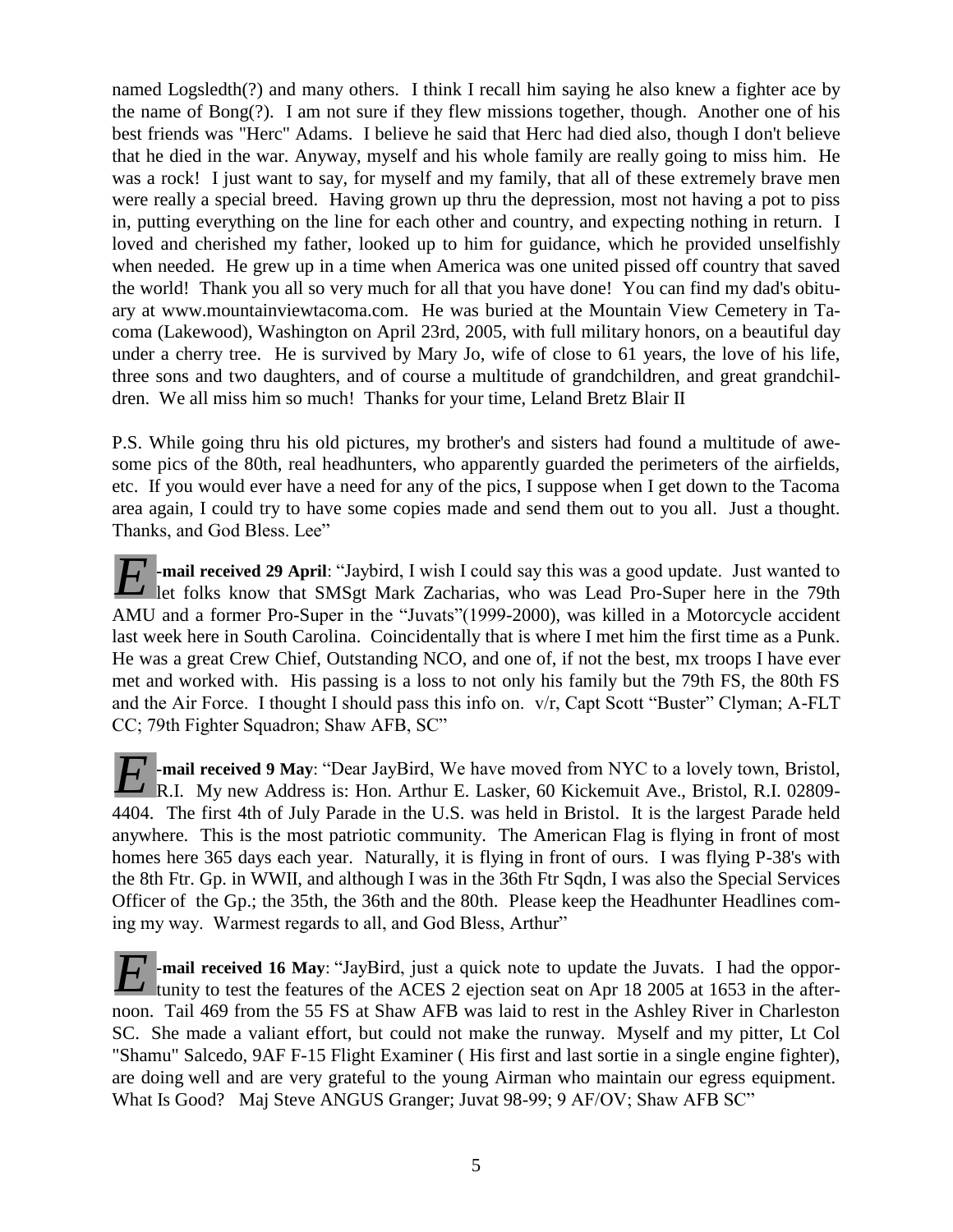**-mail received 30 May**: "Jay: Many thanks for headin up the newsletter..it means a lot to me as after I left George AFB (1980) where I was a flight surgeon to go to a residency training in emergency medicine in Dayton, I lost contact with some great "sticks" who took good care of the 'SkyDoc'. Curiously only a few are members of the newsletter. Retired in '88 while still at Wilford Hall Medical Center here in San Antonio, and have been here since. First assignment as Flight Surgeon was the kun '75-'76. Had a great time assigned to the '80th'. Was member of 7 accident investigation/safety boards over 4 years. I was the one who discovered the connection between quinine "tonic" water and spatial disorientation during the investigation of an accident at Holloman in '79. Take care and thanks again for your excellent leadership. Dr [Steven] Mays" *E*

**-mail received "D-Day" 06 June**: "I want to thank the Headhunters Squadron for honoring **E** mail received "D-Day" 06 June: "I want to thank the Headhunters Squadron for honoring my brother, Major Edward Cragg, (Porky to you, Sonny to me). I saw the P-38 at Myrtle Beach, SC on Saturday [4 Jun]. Steve Hinton, the pilot was very kind and gave me lots of information. Thank you again, Bunny Cragg Wysowski" [wysowski@starfishnet.com](mailto:wysowski@starfishnet.com)

*F* -mail received 02 July: "Sir - Thanks for the words! The author of "Death Rains Down" happens to be in our squadron, here at Mt Home - another former JBC Lead. I'll pass the happens to be in our squadron, here at Mt Home - another former JBC Lead. I'll pass the words, and I'm sure he'll reply. I'm looking forward to the release of this CD! Looks like our squadron might be TDY down at Nellis during the reunion, so that will make it easy to attend! I've also got a real-close friend's wedding the same weekend out east, but I plan on making both just might not make all of the activities. Nonetheless, I look forward to it, and I know there are many others planning the same. Life is good here in Idaho, but it has been an adjustment in squadron life - this is a good squadron here, but I find myself longing for the camaraderie and rich tradition of the Juvats. I'm very lucky and very grateful to have had that time in my life! Hope all's well - thanks for the new membership card and the regular newsletters! Look forward to the reunion. WIG?! [signed Dan Daehler] Chip'n

**-mail received 14 July**: "Jay, For this newsletter can you mail it to me at CFC-A PAO APO **AE** - mail received 14 July: "Jay, For this newsletter can you mail it to me at CFC-A PAO APO AE 09356. That's my deployed address in Afghanistan. I was TDY last month and stayed a few days at Al Udeid Air Base in Qatar. I ran into Major Mike Lay from the Juvats. We were both stationed at Kunsan together. It doesn't matter where you go you always find a Juvat! Hope all is well. [signed Cathy Reardon] Cathy" [Ed note] *Very true—it's a small world!!*

> "We write our own destiny. We become what we do." -- Madame Chiang Kai-Shek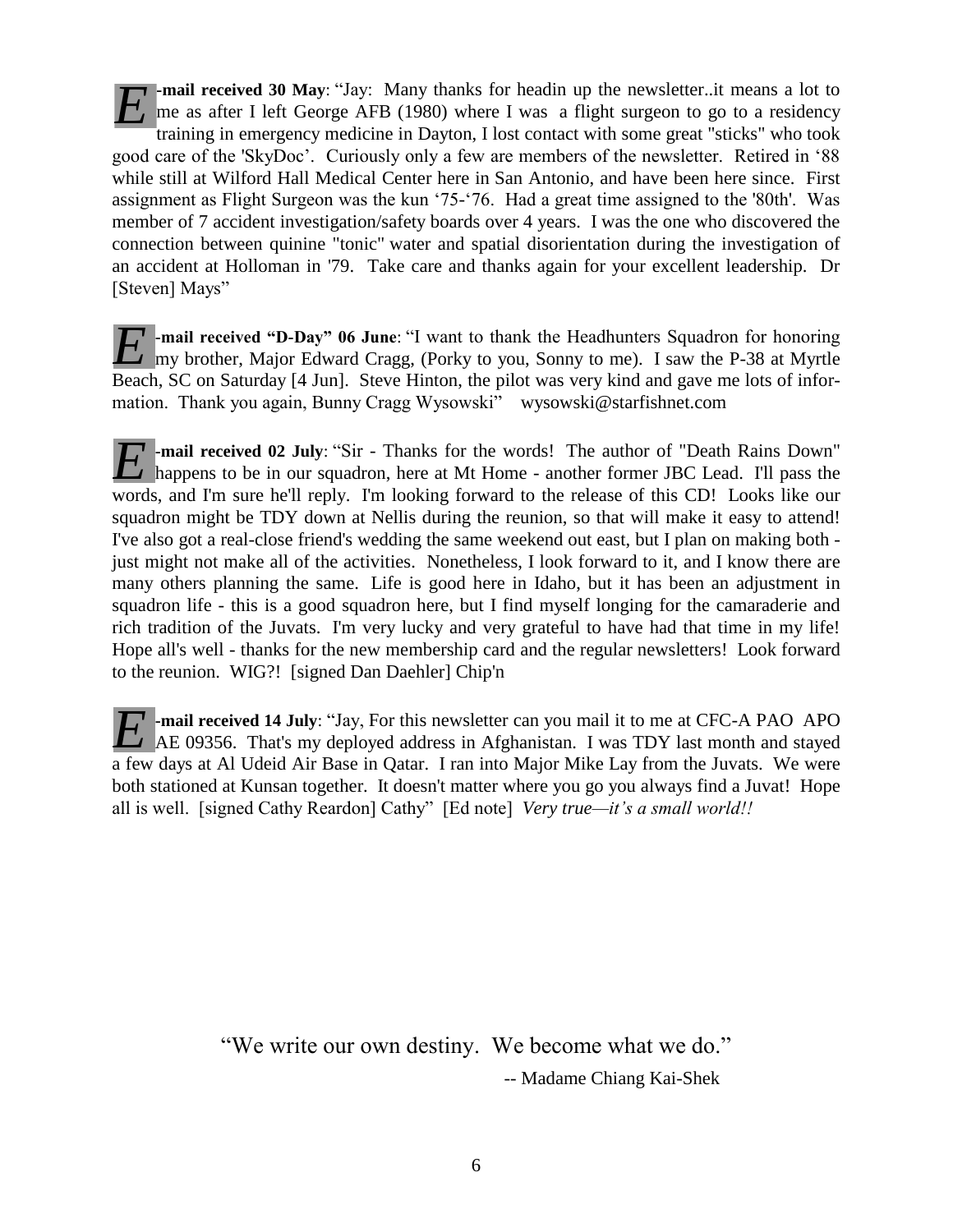#### **HEADHUNTERS VISIT KUNSAN!**

ell, our trip is over, and we're all back in the Land of the Big BX! **The ten of us had a** great trip, and The ten of us had a great trip, and our active Squadron, as well as the entire  $8^{th}$  FW Wolf Pack, showed us their typical hospitality—outstanding! Making the long trip was Kirby, from WWII; Hal Fischer, John Shannon, Jerry Minton, Ed Jones, and Tom Slee from our Korean War era; Tex Ritter from '77-'78; JayBird from '79- '80; and Steve Howell and Rosey Rosenkranz from the '80s. Another of our WWII Aces, Paul Murphey, was going over with us, but unfortunately fell and broke his pelvis the week prior. However, Tex stopped by to see Paul just before we left and brought along a picture of Paul so that he could be there with us in spirit!



(L-R) Tom Slee, JayBird, John Shannon, Kirby, Tex Ritter, Jerry Minton, Steve Howell, & Hal Fischer. Missing from photo were Ed Jones and Rosey Rosenkranz.

He was! Again, our thanks go out to the Squadron Commander, Lt Col Steve Clapp, and especially Capt Tom "Stifler" Kilroy and 1Lt Dave "Deuce" Paulus as the two Project Officers for making us feel at home during their annual Hollandia Days celebration. Our special thanks to 1Lt Dan "Chip'n" Daehler who did most of the footwork for the visit but PCS'ed to Mountain Home AFB just before we arrived. We all had a great time—complete with an old British custom of piano burning!



Paul Murphey with us all in Brunigan's!!<br>
Piano & bench ready for the torch in front of Brunigan's!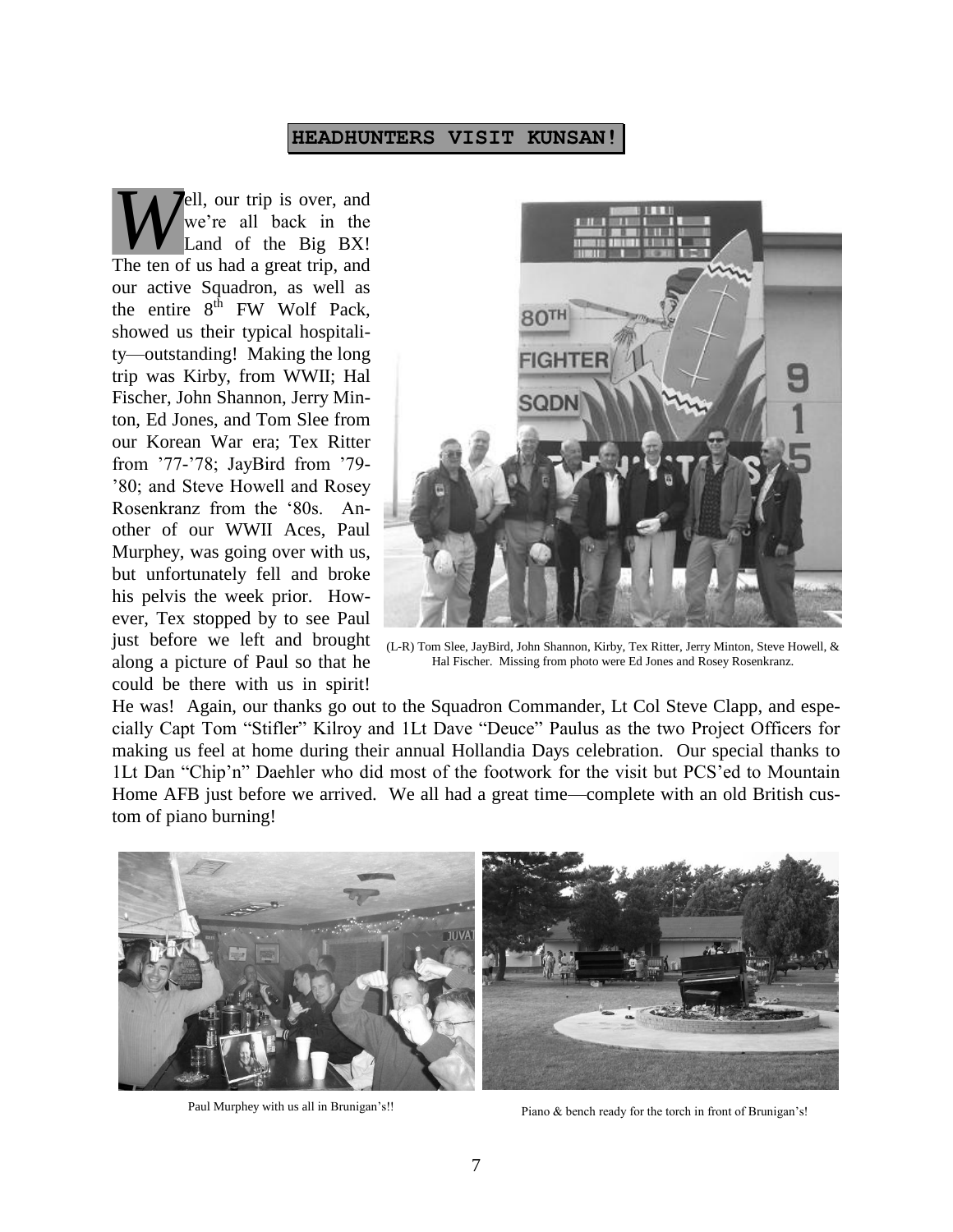#### **HEADHUNTER STORE!**

re you looking for gifts for yourself our your favorite Headhunter? Well, now is the time to stock up! Wear/use them proudly—not just at the reunions, but wherever you go! It's a great way to find other **HEADHUNTERS**, too! Unless purchased at a reunion, a small fee of **\$4 k** to stock up! Wear/use them proudly—not just at the reunions, but wherever you go! I great way to find other **HEADHUNTERS**, too! Unless purchased at a reunion, a small fee of **should be added** for postage to all orders

| Curious to see what these items look like? Check them out on our Web Site STORE Page! |  |
|---------------------------------------------------------------------------------------|--|
|                                                                                       |  |

| Blazer Emblem (men's or ladies)             | \$35             | Golf Shirt (specify size)     | \$30 |
|---------------------------------------------|------------------|-------------------------------|------|
| Squadron Unique Silk Tie                    | \$39             | T Shirt (specify size)        | \$17 |
| Ladies Floppy Bow (matches tie)             | \$20             | Squadron F-16 Litho Print     | \$10 |
| Sq "Nickel" Coin or Keychain                | \$5              | White & Green Trim Hat        | \$12 |
| *Personalized Sq coffee mug                 | \$20             | All White Hat (new!)          | \$12 |
| *Personalized Sq beer stein                 | \$23             | <b>Black Hat</b>              | \$12 |
| *Mug & Stein set as above                   | \$40             | Korean-era Sq Patch           | \$5  |
| Squadron Logo Golf Balls (sleeve of 3) \$10 |                  | Vietnam-era Sq Patch          | \$5  |
| **Personalized etched Sq beer mug           | \$25             | <b>Current Squadron Patch</b> | \$5  |
| Headhunter Tattoos (fun!)                   | $2$ for a $\$$ 1 | Lapel Pin/Tie Tack            | \$3  |
|                                             |                  |                               |      |

| Golf Shirt (specify size)     | \$30  |
|-------------------------------|-------|
| T Shirt (specify size)        | \$17  |
| Squadron F-16 Litho Print     | \$10  |
| White & Green Trim Hat        | \$12  |
| All White Hat (new!)          | \$12  |
| <b>Black Hat</b>              | \$12  |
| Korean-era Sq Patch           | \$5   |
| Vietnam-era Sq Patch          | \$5   |
| <b>Current Squadron Patch</b> | $\$5$ |
| Lapel Pin/Tie Tack            | \$3   |
|                               |       |

# **<<< CD of Headhunter Songs by the JBC…..\$15 + \$2 postage >>> <<< 80th Squadron History DVD…..\$15 + \$2 postage >>>**

\* Please include **name and/or callsign** desired on your mug/stein (up to 20 letters), and **right/left** handed with your order. **Unless otherwise stated**, the Squadron logo & your first name in Old English will be on the front (handle left for right-handed drinker), and an F-16 will be on the back.

\*\* Large 25oz mug is beautiful **etched glass**. Please indicate **Squadron logo** or our **Association logo** desired, choice of **P-39, P-38, P-51, F-80, F-86, F-84, F-100, F-105, F-4, or F-16,** and include **name and/or callsign in "HEADHUNTER" or standard bold font,** and **right/left** handed, with your order. **Personal markings** (tail number/markings, aerial victories, etc.) available. Other aircraft may be available. Please call for quote.

Please send check to **"The Headhunters"; 905 Arapaho Ct; Columbus, GA 31904-1242**. Please don't forget **\$4 postage** on all orders (accept patches, coins, tattoos, & lapel pin—please send \$1 postage.)

**Fighter pilot songs** (Rated PG) on professional CDs and/or tapes are available from Worldrenowned military songwriter and balladeer, and fellow **HEADHUNTER**, Dick Jonas. Contact him at: Erosonic; 2001 Mountain View Glen; Ft Mojave, AZ 86426-8833, or his web site at http://www.erosonic.com

Beautiful mahogany **model planes**, of just about any kind, can be ordered through fellow **Headhunter** Tom Slee at (253) 584-1223. Some may be able to be painted with your personal markings. Contact Tom directly for details.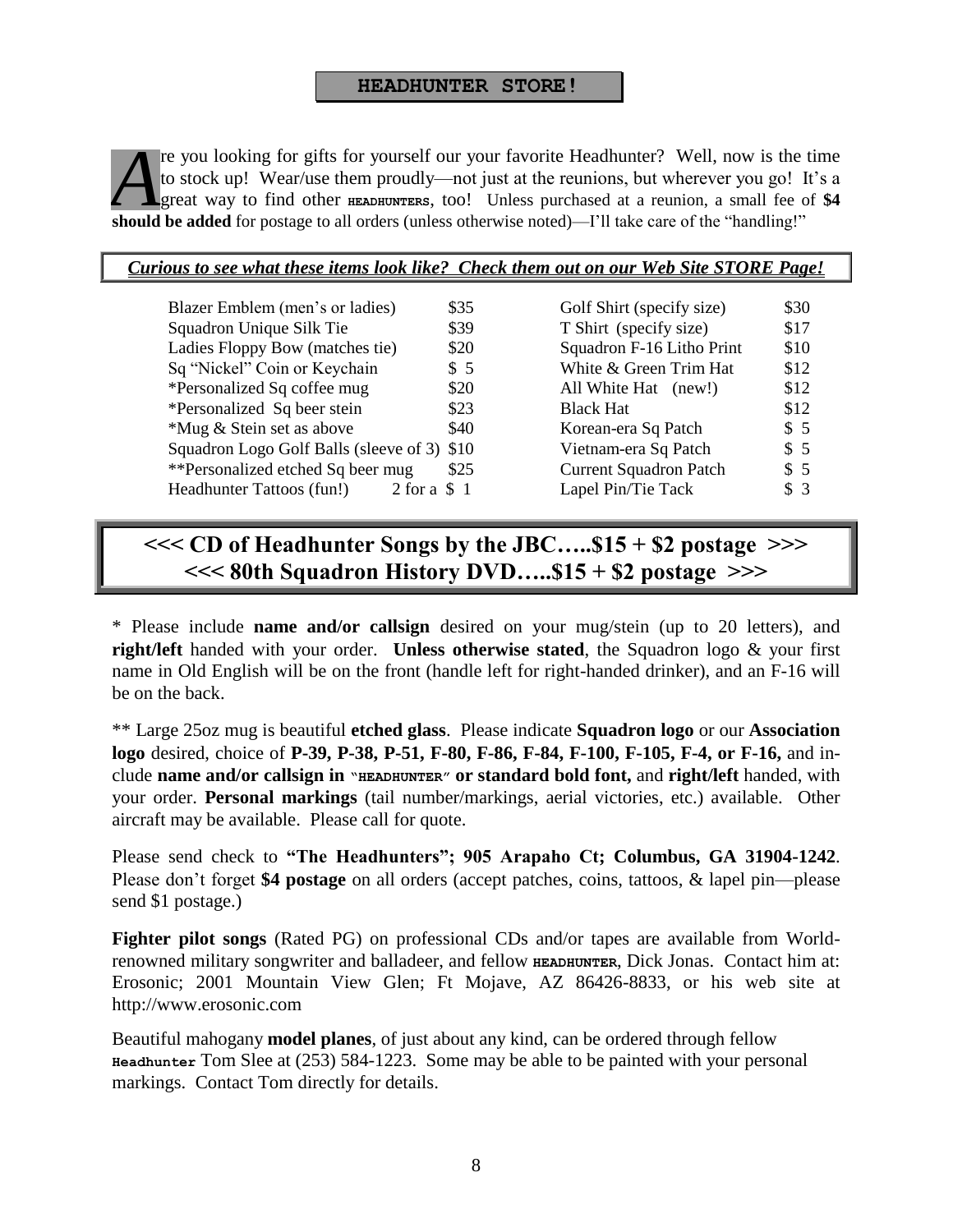#### **head headhunter corner**



gain this year, I would like to say thank you to all the wives that have renewed their husband's dues! Please don't stop there—please fill in the **Reunion Registration Form L** on Page 11 of this newsletter, and send it in!! Our last Vegas reunion in March 1998 had over 200 people there—it was hosted by JJ and Anita Cummins, and it was outstanding. Don't miss this one, as it will also be one to remember—hopefully with more than 200! See you all there—and Thanks!! *A*

ur 2004 – 2005 Membership Year for the Yearly Members ended on 30 June. The total Our 2004 – 2005 Membership Year for the Yearly Members ended on 30 June. The total number of members for the year was 393 Yearly, plus 606 LifeTime Members (LTMs)— 999 Total!! Every year we have more members than the prior year—but we haven't as yet hit that 1000 mark—how close we came this year!!

## **MISSING HEADHUNTERS**

oes anyone know the whereabouts of STEPHEN W. "TOOL" & MICHELE PEARCE? They are paid-up members, but their newsletters have been returned with no forwarding address. Also, I don't have a valid e-mail address for them, either. If anyone can help, **Des anyone know the whereabouts of STEPHEN W. "TOOL" & M** They are paid-up members, but their newsletters have been returned address. Also, I don't have a valid e-mail address for them, either. please contact me. Thanks!

ROBERT M. "BOOZER" ALEXANDER DAVID L. "BART" CONNORS MATTHEW D. "GOAT" ALLEN LANS P. "BAJA" COURTNEY DAVID "TOOL" ALLEN ROBERT B. "OPIE" DONEHOWER PAUL W. "ZEUS" ARBIZZANI BILL C. DRIVER GARRY M. "TUNA" BECKHAM STEPHEN M. "KID" DUFFY MILBIRN BENNER THOMAS L. "BARNEY" DUKE ELIZABETH A. "BABS" BENSON MICHAEL A. EFFERSON JEFFREY E. "BJORN" BORG KURT K. "IKE" EICHORST MONTY L. "SCOOP" BROCK J. KEN EK LARRY L. "BUCKET" BURKETT RAYMOND F. "RAY" ELROD, JR. RICARDO M. "AJAX" CAZESSUS MERRILL "SKETCH" FINK KENNETH L. "BULL" CHARPILLOZ, JR. TEDDY B. FRENCH PATRICK W. "PATCHES" CHRISTOPHERSON DONALD F. "GABBY" GABRESKI ROBERT E. "CONMAN" CONNER, SR. NICHOLAS A. "WART" GENTILE LUKE G. "SPUNKY" GROSSMAN FRANK R. "JIFFY" HEINSOHN GEORGE D. "GUS" HURLEY GREGORY R. "CRASH" JASPERS K. C. "CHESTER" JONES GERALD "BUSTER" LANAGAN MICHAEL R. "WOLF" LIGHTNER VICTOR C. "LIGHTNING" LIN DAVID L. "ROCKETT" LOCKETT SCOTT A. "KNIFE" MACQUEEN MICHAEL B. "CHET" MCGEE, JR. GREGORY J. "TANK" MILLER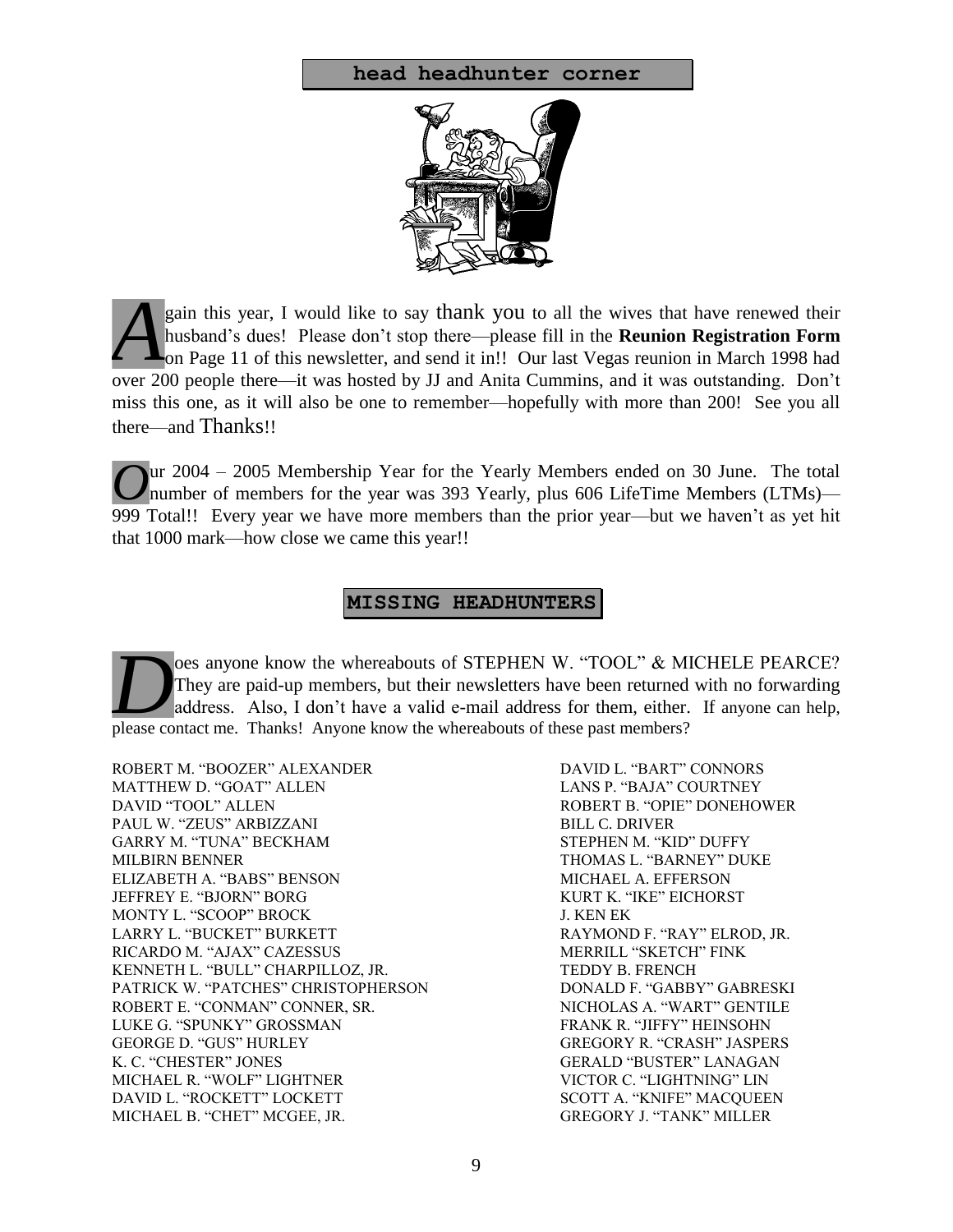## **HEADHUNTERS AT REST**

L

ast, but certainly not least, we would like to take this opportunity to pass on to all members the names of those **HEADHUNTERS**, who we know of, that have made their last takeoff in this lifetime since our last newsletter.

| Time in 80th              | <b>Last Takeoff</b> |
|---------------------------|---------------------|
| <b>BTW/CC</b>             | Unk                 |
| <b>Vietnam</b>            | 2004                |
| <b>WWII/LTM</b>           | 27 Mar 2005         |
| <b>WWII/LTM</b>           | 15 Apr 2005         |
| <b>Juvats</b> $(99 - 00)$ | 15 Apr 2005         |
| <b>Juvats</b>             | 17 Apr 2005         |
| Korea/LTM                 | 12 May 2005         |
| <b>BTW/LTM</b>            | 23 Jun 2005         |
|                           |                     |

**-mail received 5 May**: "Hi, Wanted to let you know, a very long time member has past away on 3-27-05. Clair V. Edgar is no longer with us. My father was very proud to be a headhunter. You may discontinue sending him the headhunter headlines. Thank you, Tom Edgar" *E*

**-mail received 27 Jun**: "Don't know if you were informed or not, but Willard K. Mincey, who I believe was a one time Juvat, was killed in a light plane crash near his home town of Mullins, SC, on 17 April 2005. [signed] Bill Johnson [e-mail] WOJohnson@msn.com *E*

**-mail received 3 Jul**: "Just got a phone call from Myrnie Freeth (Lorna passed away Jun 2000). Stan made his last flight Thursday June 23. His ashes will be interred at the Riverside (CA) National Cemetery 11 AM / July 7, 2005." [signed William "Buster" McGee] *E*

eg McGee, wife of one of our WWII P-38 Aces, Don McGee, passed away 5 August 2004. Don & Meg were reunion regulars, and we'll miss her. Rest in Peace, Meg. Don, hope you can make the reunion—we all miss you, too. *M*

n behalf of the entire Squadron, we wish to officially pass on to these families our deepest sympathies and sincere gratitude for the outstanding contribution each of these individuals made to the Squadron and our Country. May they rest in Peace and forever soar with the Eagles. O



\*\*\*\*\*\*\*\*\*\*\*\*\*\*\*\*\*\*\*\*\*\*\*\*\*\*\*